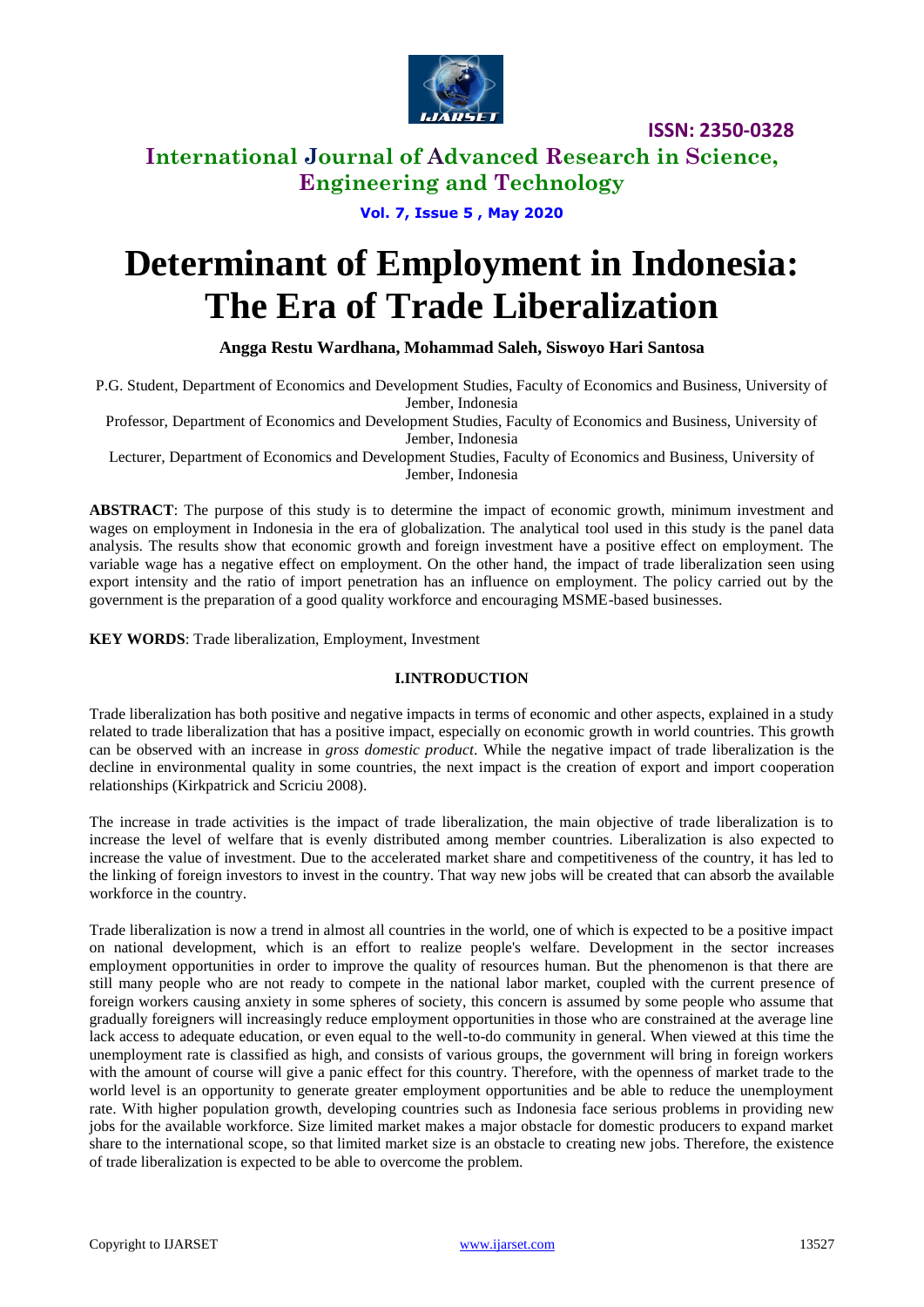

# **International Journal of Advanced Research in Science, Engineering and Technology**

### **Vol. 7, Issue 5 , May 2020**

The positive impact of trade liberalization is proven by the research of Dutt, et al. (2009) which suggests that trade openness can increase labor productivity, so that the resulting output increases, and the response to labor absorption more. Further research in Kien & Leo (2009) suggesting that trade liberalization through export intensity can increase employment in Vietnam. Next, the negative impact described in the study of Jenskin & Sen (2006) found that trade liberalization has negative implications in Kenya and southern Africa. This requires a more in-depth study in a research study. Thus, the need for an assessment of the impact of trade liberalization on employment in Indonesia

### **II. LITERATURE REVIEW**

### **A. TRADE LIBERALIZATION AND ITS MEASUREMENT TRADE**

Liberalization or free trade is an economic concept that refers to the system of trade in goods and services between countries without government intervention in the form of tariffs and other trade barriers, such as quotas, subsidies, and taxes (Krugman et al., 2012). Lee (2005) argues that trade liberalization shifts the trade system to become more free which then causes an increase in the flow of goods and services between countries (free trade)**.** According to Jayanthakumaran (2004), trade liberalization refers to export promotion policies and increased productivity by exploiting their comparative advantage. This ultimately makes a country able to face global competition and form economies of scale in the domestic industry. Shafaeddin (2005) provides an explanation that the purpose of trade liberalization is the rule in making decisions by the government in allocating resources to be minimal and encourage export promotion. Therefore, trade liberalization is broadly defined as the reduction of barriers to international trade towards a more open trade regime. Reduced trade barriers can be in the form of tariffs or non-tariff fees.

### **B. EMPLOYMENT**

Workers according to BPS (2010) are residents aged 15 years and over who are working, who have work but while not working, someone who does not have a job and is looking for work is categorized as working. Work is an activity of doing work with the aim of earning a living or helping to earn a living for at least one hour continuously during the past week. Labor absorption is the number of workers absorbed or working in a particular business unit. Labor absorption can be related to the balance of interaction between labor demand and labor supply, whereby labor market demand and labor market supply together determine a level of equilibrium wages and a use of balance labor (Kadafi, 2013). One problem that commonly arises in the labor force is the imbalance between demand for labor (*demand for labor*) and supply of labor (*supply for labor*). The imbalance can be in the form of:

(a) Greater supply than demand for labor (excess *supply of labor*) and

(b) Greater demand than labor supply (excess *demand for labor*) (Muliyadi, 2006).

Employment is a very basic aspect of human life because it covers economic and social dimensions. One of the main goals of Indonesia's development is the creation of new jobs in sufficient quantity and quality to absorb the additional workforce entering the labor market every year.

### **III. METHODOLOGY**

### **A. DATA**

Data used in this study is panel data with cross sections in all provinces in Indonesia and 2015-2019 time series. So that the number of observations in this study was 170 observations. Data source used from Central Bureau of Statistics Indonesia.

### **B. MODEL**

Model Panel data equation model, which is a combination of cross section data. Data time series is as follows:

$$
TK_{it} = a_1 + a_2ixs_{it} + a_3imp_{it} + a_4PDRB_{it} + a_5ump_{it} + a_6pma_{it} + e_{it}
$$
 (1)

Equation (1) explains that labor absorption (TK) is influenced by export intensity (ixs), import penetration ratio (imp), gross regional domestic product (pdrb), provincial minimum wage (ump) and foreign investment (pma). The method used in this research is *Panel Least Square* (PLS). *Panel Least Square* (PLS) is a tool static panel analysis. In the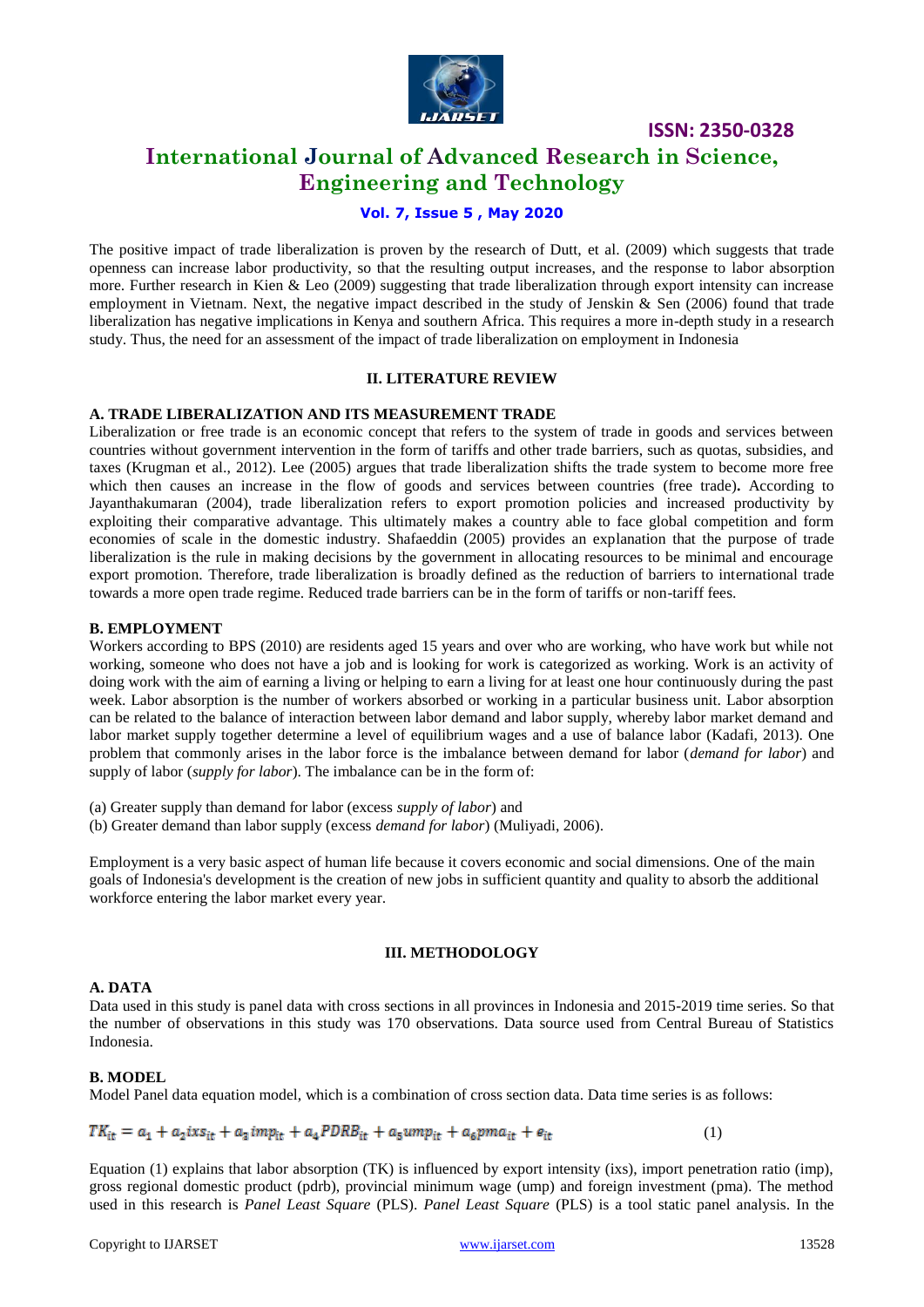

# **International Journal of Advanced Research in Science, Engineering and Technology**

### **Vol. 7, Issue 5 , May 2020**

analysis tool *Panel Least Square* (PLS), three models need to be done to determine the model. The three models are *Panel Least Square* (PLS), *Least Square* (PLS), *Fixed Effect Model* (FEM) and *Random Effect Model* (REM). The three models will be chosen as the best models to estimate. The Model *Least Square Panel* (PLS) has the concept that assumes the behaviour between individuals is the same in a period (Maryaningsih, et al. 2014; Muye & Hassan, 2016; Deniz, et al. 2018).

### **IV. RESULTS AND DISCUSSION**

The results of the analysis using the tool *Panel Least Square* (PLS) to find out the impact of liberalization trade on employment in Indonesia. Before estimating results, the first step that needs to be done is to have a model. Model selection through statistical tests. There are three steps in the model selection exam. First, the chow test is used to select the *Panel Least Square* (PLS) or *Fixed Effect Model* (FEM). Second, the thirsty test to have a *Fixed Effect Model* (FEM) or *Random Effect Model* (REM). Third, test *Lagrange multiplier* to have a Random *Effect Model* (REM) or *Panel Least Square* (PLS).

Based on Table 1 shows the results of the chow test probability of 0,000 less than the alpha value ( $\alpha = 5\%$ ). These results indicate that the *Fixed Effect Model* (FEM) is better than *the Least Square Panel* (PLS). The thirst test results with a probability value of 0,000 smaller than the alpha value ( $\alpha = 5\%$ ). Hausman test results show that the *Fixed Effect Model* (FEM) is better than the *Random Effect Model* (REM). Furthermore, testing the model with the test *multiplier Lagrange* with a probability value of 0,000 is smaller than the alpha value ( $\alpha = 5\%$ ) test results *Lagrange multiplier* show *Random Effect Model* (REM) is better than *Least Square Panel* (PLS). Thus, the best model for estimation in this study is the *Fixed Effect Model* (FEM).

| <b>Variable</b>      | <b>Model Panel Least Square</b> | <b>Model Fixed Effect Model</b> | <b>Model Random Effect</b> |
|----------------------|---------------------------------|---------------------------------|----------------------------|
|                      | (PLS)                           | (FEM)                           | Model (REM)                |
|                      | $0,028*$                        | $0,563**$                       | 0,002                      |
| IXS                  | [5, 339]                        | [3,348]                         | [1, 168]                   |
|                      | (0,000)                         | (0,038)                         | (0,244)                    |
|                      | $0,0611*$                       | $-0.3511**$                     | $-0,000$                   |
| <b>IMP</b>           | [6, 274]                        | $[-2,646]$                      | $[-0,071]$                 |
|                      | (0,000)                         | (0,026)                         | (0,944)                    |
|                      | $-0,363*$                       | $0,711**$                       | 0,085                      |
| <b>PDRB</b>          | $[-2, 978]$                     | [2,865]                         | [1,392]                    |
|                      | (0,003)                         | (0,026)                         | (0,166)                    |
|                      | 0,006                           | $0,247*$                        | $0,229*$                   |
| <b>UMP</b>           | [0,024]                         | [5,071]                         | [4,888]                    |
|                      | (0,981)                         | (0,000)                         | (0,000)                    |
|                      | $0,100*$                        | $0,146***$                      | $-0,000$                   |
| <b>PMA</b>           | [2,991]                         | [2,986]                         | $[-0, 193]$                |
|                      | (0,003)                         | (0,077)                         | (0, 847)                   |
| R-Squared            | 0,654                           | 0,967                           | 0,535                      |
| Adj. R-Squared       | 0,643                           | 0,957                           | 0,520                      |
| <b>Testing Model</b> |                                 |                                 |                            |
| Chow test            | 0,000                           |                                 |                            |
| Hausman test         | 0,000                           |                                 |                            |
| LM test              | 0,000                           |                                 |                            |

### **Table 1. Analysis Results on Panel Least Square**

 $*\alpha = 1\%$ ,  $*\ast \alpha = 5\%$ ,  $** \alpha = 10\%$ 

 $[...]$  = t-statistics

 $(...)$  = probability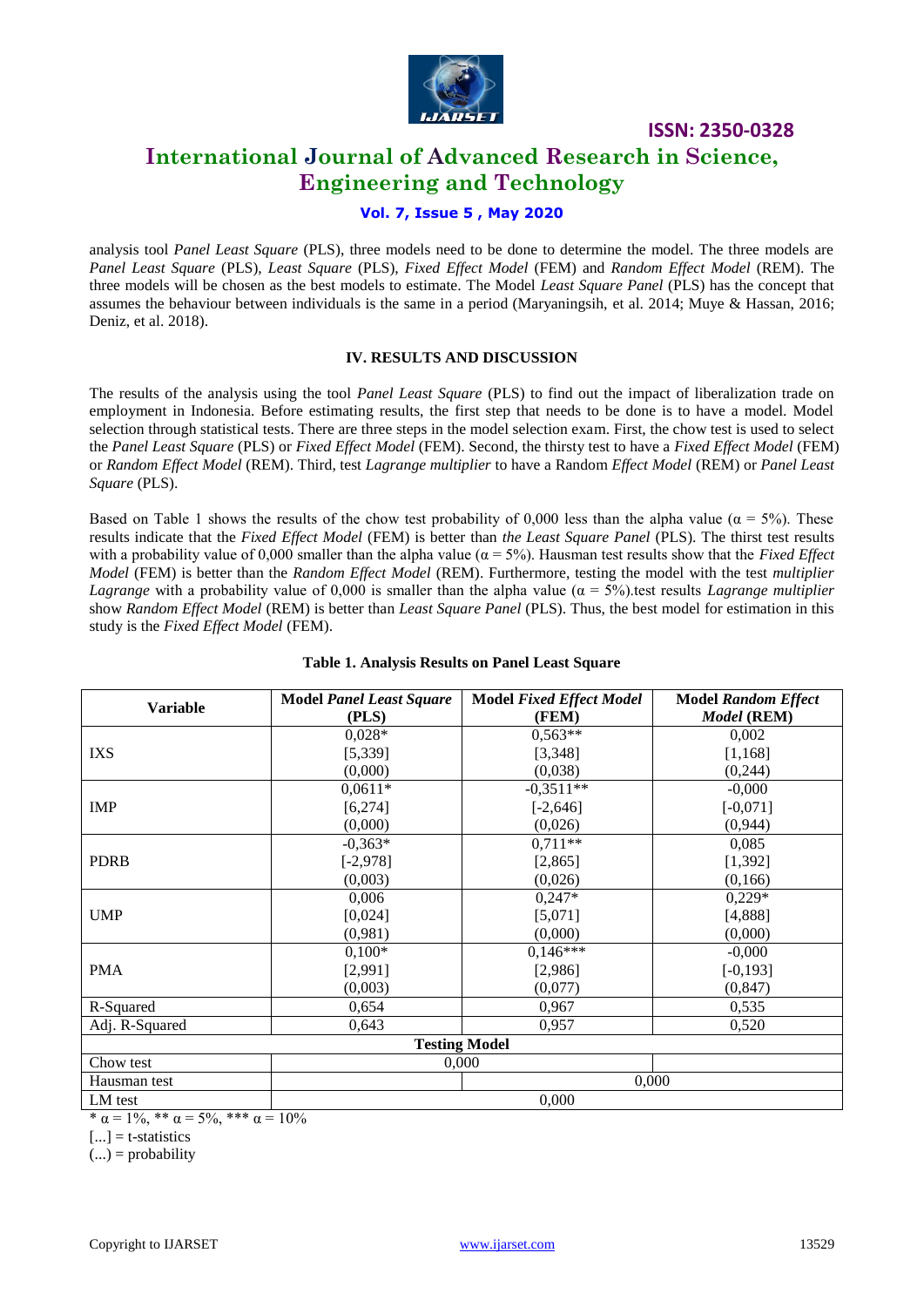

# **International Journal of Advanced Research in Science, Engineering and Technology**

### **Vol. 7, Issue 5 , May 2020**

Based on the estimation results of the model testing that shows the best model is the *Fixed Effect Model* (FEM). The Export Intensity Variable (IXS) has a probability value of 0.038 which is smaller than the alpha value of significance ( $\alpha$ )  $= 5\%$ ). On the other hand, the coefficient value of 0.563 with a positive sign indicates the relationship of Export Intensity (IXS) with employment is positive. This condition shows that the increase in exports will provide high productivity in the industry and increased demand in the international market. High demand in the international market will encourage an increase for output that in turn the industry will add labor to increase its production. The Value of intensity-increased exports indicates the increasing activity of exports, which has led to wider marketing and opening up of trade that has an impact on increasing employment.

There is a positive relationship between the intensity of exports (IXS) with employment in accordance with research conducted by Adji, et al.,(2012); Kumar, (2012). Research conducted by Erten, et al. (2019) explains that the intensity of exports will have an impact on employment. Research conducted by Goaied & Sassi, (2015); Kien & Heo, (2009) affirm that export intensity has a significant positive relationship with employment.

The import penetration ratio (IMP) variable has a significant negative effect on employment. This can be seen from the coefficient value of 0.351 with a negative sign indicating the high penetration of imports will reduce labor absorption. On the other hand, the probability value of 0.026 is smaller than the significant alpha value ( $\alpha = 5\%$ ). This condition shows that when imports increase, it will put pressure on domestic product demand, thereby reducing the productivity of local industries. Thus, the value of the import penetration ratio (IMP) shows the ability of the domestic market to compete with imported products. Thus, the high value of the import penetration ratio (IMP) will reduce labor absorption.

The significant relationship has a negative effect between the ratio of import penetration (IMP) and employment absorption in accordance with research conducted by Hellberg & Mannerson, (2019); Köllner & Nr, (2016). Research conducted by Adji, et al.,(2012) explains that the ratio of import penetration has an influence on employment in Indonesia. The results of the analysis conducted by Herath, (2014) and Lohani, (2017) provide an explanation that the ratio of import penetration has a significant negative relationship with employment.

Economic growth (GRDP) has a significant positive effect. The coefficient value of 0.711 with a positive direction indicates that high economic growth will have an influence on the high absorption of labor. On the other hand, the probability value of 0.026 is smaller than the alpha value of significance ( $\alpha = 5\%$ ). Thus, high economic growth reflects an increase in output from an increase in people's purchasing power, so that the aggregate demand for goods and services increases. This increase in output encourages the industry to increase its workforce to increase its production. The relationship between economic growth and labor according to Okun's Theory, where real economic growth will reduce unemployment (Mankiw, 2000).

There is a relationship between economic growth and employment in accordance with research conducted by Nurrohman & Arifin (2010) and Adi (2018). Research conducted by Adji, et al. (2012) explains that economic growth has an impact on labor absorption caused by high economic activity. Thus, economic growth with employment in this study is in accordance with prevailing hypotheses and theories as well as previous research.

The probability value of 0,000 is smaller than the alpha value of significance ( $\alpha = 1\%$ ) on the Provincial Minimum Wage variable (UMP) indicating there is a significant positive relationship. On the other hand, a coefficient value of 0.247 with a positive sign on the variable UMP indicates that the high Provincial Minimum Wage (UMP) will provide an increase in employment. However, the results of this study are inversely proportional to the prevailing hypotheses and theories. In theory, wages are used as a burden for companies, because of the costs that must be incurred by companies in paying labor. Thus, the higher the wage, the smaller the company profits obtained. The response of the company to continue to maximize profits through the reduction of labor.

However, in this study there is a positive relationship between wages and labor. Research in line with this research is Akmal (2010). Akmal (2010) explains that the positive relationship between Provincial Minimum Wages (UMP) and employment is due to an educated workforce. On the other hand, Todaro (2006) provides an explanation that the company will add labor as long as the company's revenue exceeds wages. Meanwhile, research conducted by Pangastuti (2015); Azaini (2014) and Dimas & Woyanti (2009) explain that high wages will increase labor welfare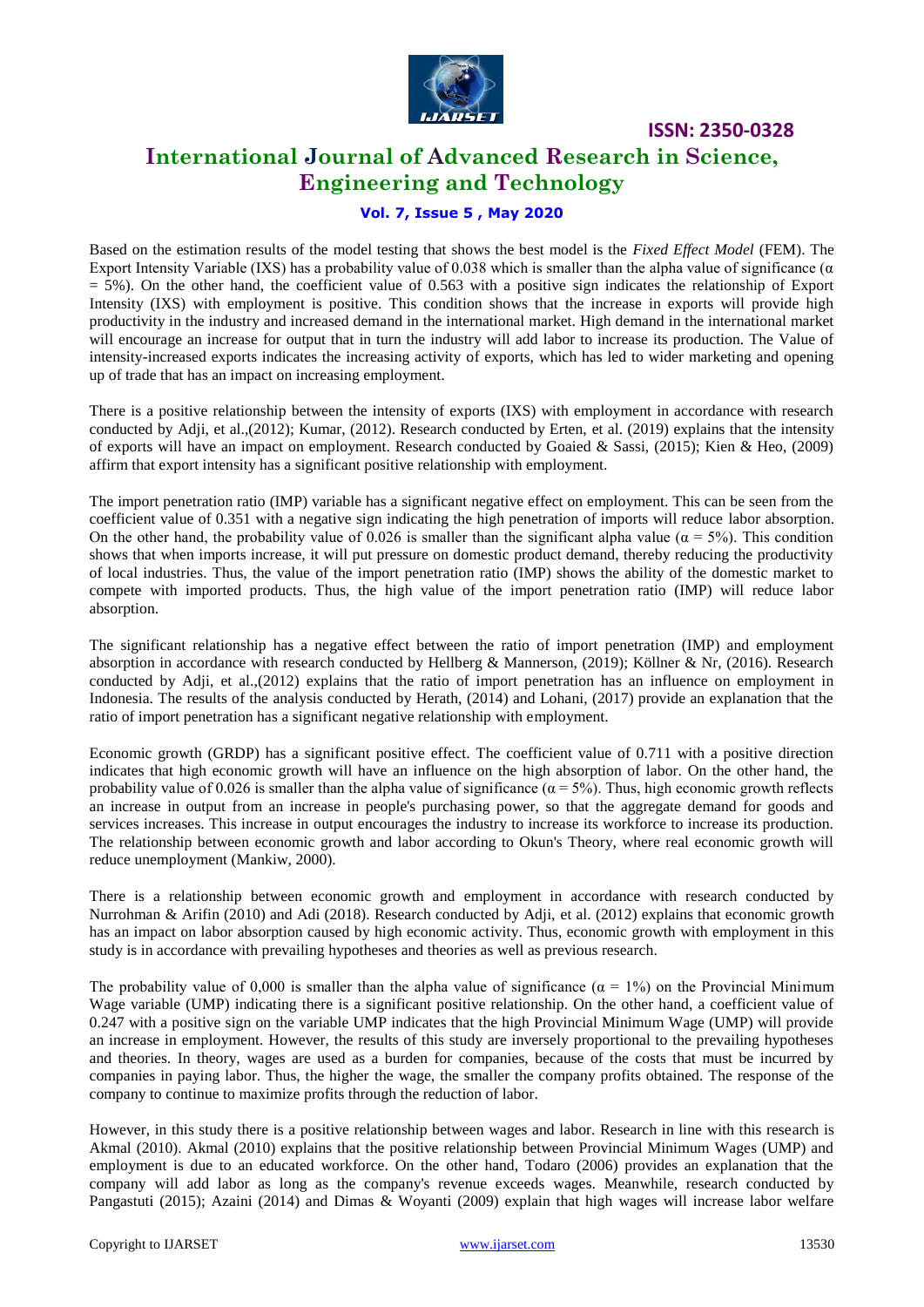

# **International Journal of Advanced Research in Science, Engineering and Technology**

### **Vol. 7, Issue 5 , May 2020**

which causes consumption to increase, when consumption increases, it will influence the high output of companies which makes companies increase labor to increase production in high demand.

Foreign Direct Investment (PMA) has a probability value of 0.077 less than the significance alpha value ( $α = 10%$ ). On the other hand, the coefficient value of 0.146 with a positive sign. This condition shows that the relationship of Foreign Investment (PMA) with employment is significantly positive effect. High Foreign Investment (PMA) will encourage business expansion and increase production, which makes companies need workers in order to increase production. There is a relationship between Foreign Investment (PMA) with employment in accordance with research conducted by Agustini, (2017); Ramadhania et al., (2018). Research conducted by Du & Ishizuka, (2014) and Hyeock, et al.,(2020) explains that there is a correlation between foreign investment and employment. Foreign investment will provide new business opportunities that encourage employment (Liu, et al. 2013).

The main strategy that the government needs to undertake in order to increase absorption labor with trade liberalization is to prepare workers of good quality and to open new jobs oriented to MSMEs. Both strategies are carried out to increase employment due to Indonesia being able to compete in the international market. When Indonesia is able to compete in the international market, Indonesian companies need products with good quality and quantity. Products with good quality and quantity must have a foundation with a quality workforce. On the other hand, Indonesia also needs to increase MSMEs because on the basis of MSMEs they can absorb a high workforce.

### **V. CONCLUSION**

Based on the results of the analysis in this study using the *Fixed Effect Model* (FEM) shows that the dependent variable has the influence of the independent variable. Proposed trade liberalization with export intensity and the ratio of import penetration as well as economic growth and foreign investment have a positive effect on employment. The variable minimum wage has a negative effect on employment. The policy that needs to be done is the government in the face of trade liberalization in an effort to absorb labor through the preparation of good quality workforce and encourage MSME-based businesses.

#### **REFERENCES**

- [1] Abdel-Khalek, G. (2010). *Growth , Economic Policies and Employment*.
- [2] Adji, A., Marsisno, W., & Nafngiyana, U. (2012). Dampak liberalisasi perdagangan terhadap penyerapan tenaga kerja industri makanan minuman di indonesia. *Buletin Ilmu Litbang Perdagangan*, *6*(2), 253–266.
- [3] Agustini, Y. (2017). Pengaruh Investasi PMDN , PMA , dan Penyerapan Tenaga Kerja Terhadap Pertumbuhan Ekonomi dan Jumlah Penduduk Miskin Kabupaten / Kota di Provinsi Kalimantan Barat. *Jurnal Ekonomi Bisnis Dan Kewirausahaan*, *6*(2), 97–119.
- [4] Akmal R. 2010. Analisis Faktor-Faktor yang Memengaruhi Penyerapan Tenaga Kerja di Indonesia [skripsi]. Bogor (ID): Institut Pertanian Bogor.
- [5] Albert, M. & Hahnel, R. (2005). *Traditional Welfare Theory*[. http://www.zmag.org.](http://www.zmag.org/) Diakses 16 Mei 2018
- [6] Arikunto, S, 2002. *Prosedur Penelitian Suatu Pendekatan Praktik*. Jakarta: Rineka Cipta
- [7] Arsyad, L., (1999). *Ekonomi Pembangunan*. Yogyakarta: Sekolah Tinggi Ilmu Ekonomi YKPN.
- [8] Azwar,S, ( 2009).*SikapManusiaTeoridanPengukurannya (Edisi ke 2)*. Yogyakarta: PustakaPelajar.
- [9] Badan Pusat Statistik (BPS). (2009). *Analisis dan Perhitungan Tingkat Kemiskinan Tahun 2008*. Jakarta: Badan Pusat Statistik
- [10] Balai Pustaka, (2005).*Kamus Besar Bahasa Indonesia*. Jakarta: Balai Pustaka.
- *[11]* BPS-Bappenas-UNDP. (2004). *Laporan Pembangunan Manusia 2004: Pembiayaan Pembangunan Manusia.*
- [12] Bungin, B, (2005). *Metodologi Penelitian Kuantitatif Komunikasi, Ekonomi, dan Kebijakan Publik serta Ilmu-Ilmu Sosial Lainnya,* Edisi Pertama, Cetakan Pertama, Prenada Media, Jakarta

[13] Christl, M., & Köppl-turyna, M. (2019). Employment Effects of Minimum Wages. *ECONSTOR*.

- [14] Cook-Marti. D., (2015). *Immigration, Emigration, And Citizenship*. International Encyclopedia Of The Social & Behavioral Sciences, 2nd Edition, Volume 11. Published By Elseiver Inc.<http://dx.doi.org/10.1016/B978-0-08-097086-8.86150-4>
- [15] Dimas, Nenik Woyanti (2009) tentang "*Pengaruh PDRB, Upah Riil, dan Investasi Riil terhadap Penyerapan Tenaga Kerja di DKI Jakarta*"
- [16] Dispendukcapil Surakarta. (2013).*Profil Kependudukan Kuantitats Penduduk.* [http://dispendukcapil.surakarta.go.id](http://dispendukcapil.surakarta.go.id/) , diakses tanggal 10 Mei 2018
- [17] Djajic, S., Mesnard, A., (20150. *Guest Workers In The Underground Economy.* Labor Economics 35 (53-62). Published by Elsevier B.V. All rights reserve[d http://dx.doi.org/10.1016/j.labeco.2015.04.002](http://dx.doi.org/10.1016/j.labeco.2015.04.002)
- [18] Du, J., & Ishizuka, H. (2014). Foreign Direct Investment and Employment. *Lewisian Turning Point in the Chinese Economy*, 136–137.
- [19] Erten, B., Leight, J., & Tregenna, F. (2019). *Trade Liberalization and Local Labor Market Adjustment in South Africa*.
- [20] Gujarati, Domador., (2003). *Ekonometrika Dasar*. (Penterjemah: Sumarno Zain). Jakarta: Erlangga
- [21] Gunarjasti, Damador dan Porter, D., (2012). *Dasar-dasar Ekonometrika*. Edisi 5, buku 2. Jakarta: Salemba Empat.
- [22] Goaied, M., & Sassi, S. (2015). Trade liberalisation and employment intensity of sectoral output growth: Lessons from Tunisia. *The Economic*